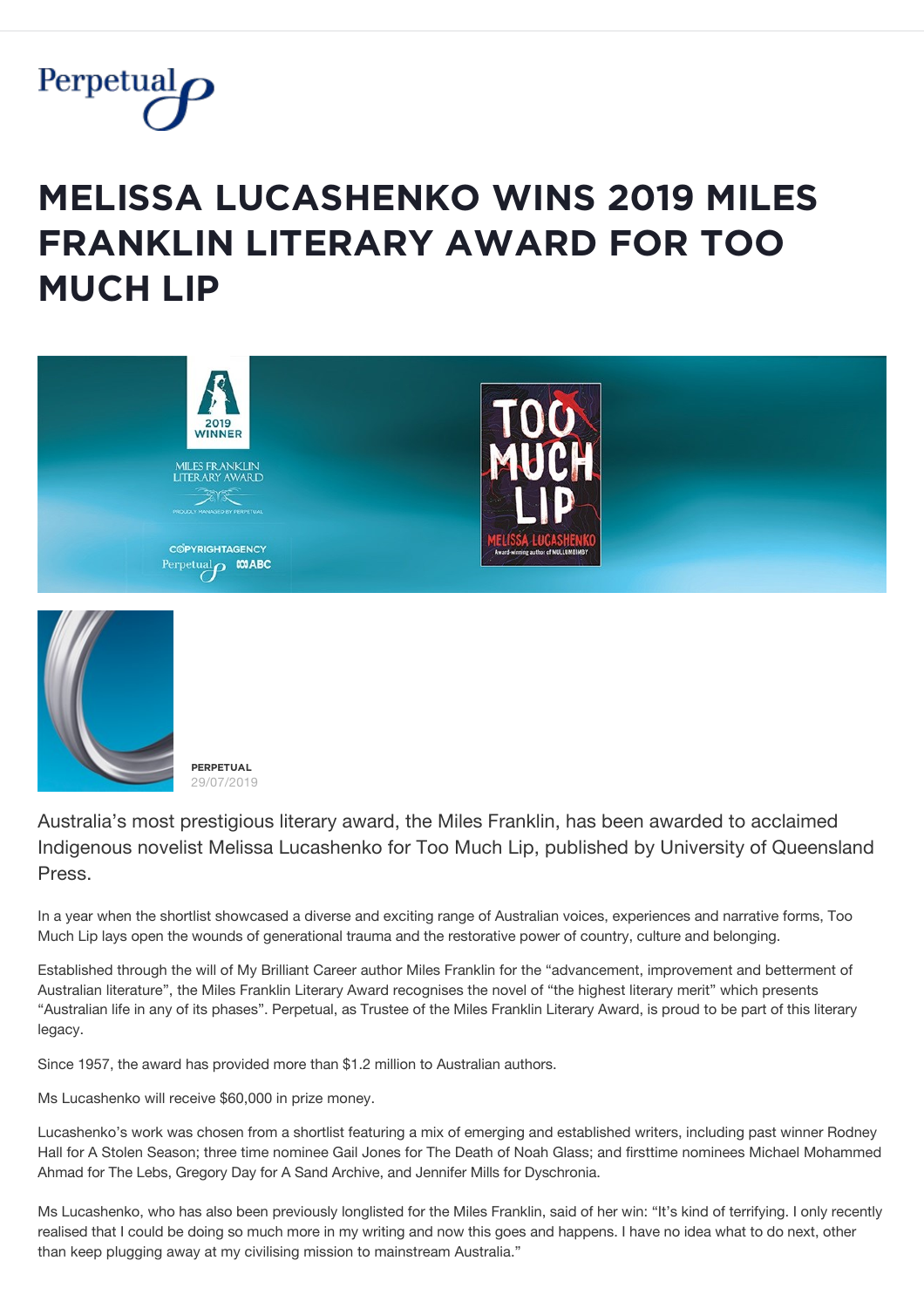Chair of the judging panel, State Library of NSW's Mitchell Librarian, Richard Neville said, "Too Much Lip is driven by personal experience, historical injustice, anger and what in Indigenous vernacular could be described as 'deadly Blak' humour. Lucashenko weaves a (sometimes) fabulous tale with the very real politics of cultural survival to offer a story of hope and redemption for all Australians."

Mr Neville was joined on the judging panel by author and critic Dr Bernadette Brennan, book critic Dr Melinda Harvey, Sydney bookseller Lindy Jones, and The Australian journalist and columnist Murray Waldren.

Perpetual's General Manager Community & Social Investments, Caitriona Fay, said: "Philanthropy is an intrinsic part of Perpetual's heritage. Our strategic approach to philanthropy is designed to ensure our clients are maximising the potential of their giving and are able to leave a lasting legacy.

"The Miles Franklin Literary Award has become Australia's most prestigious literary prize because of the way it offers new perspectives on Australian culture and society, and continues to create community benefits. We are privileged to be part of keeping Miles Franklin's legacy alive and demonstrating how philanthropy can affect positive change for generations. Congratulations again to all of this year's finalists."

Adam Suckling, Chief Executive of long-term award sponsor, the Copyright Agency, said: "The Copyright Agency is proud to be part of an award that celebrates and supports Australian writers and publishers. We are delighted Melissa's novel was awarded the Miles Franklin.

"I also want to congratulate the other finalists for their vibrant voices that are now part of the fabric of Australia's literary landscape."

The award was announced at a ceremony at The Ovolo Hotel in Sydney on 30 July.

The award's media partner for 2019 is the ABC.

**Join the Miles Franklin conversation on social media: Twitter: @\_milesfranklin Instagram: @milesfranklinliteraryaward Facebook: www.facebook.com/MilesFranklinLiteraryAward #MFLA2019 #MilesFranklin** 

**For further information about the Miles Franklin Literary Award, visit<http://www.milesfranklin.com.au>**

**For enquiries related to the Miles Franklin Literary Award, Perpetual, Copyright Agency's Cultural Fund or to request an interview with finalists or judges please contact:** 

**Jane Morey Morey Media 0416 097 678 jane@moreymedia.com.au** 

**Sophie Rosenthall Morey Media 0401 608 757 sophie@moreymedia.com.au** 

## **About the Miles Franklin Literary Award**

Perpetual is Trustee of the Miles Franklin Literary Award. The Award was established in 1954 in the will of My Brilliant Career author Stella Maria Sarah Miles Franklin to celebrate the Australian character and creativity. It supports the betterment of Australian literature by each year recognising the novel of the highest literary merit, which presents Australian life in any phase. Since first being awarded in 1957, the Award has distributed over \$1.2 million to authors. Those wishing to be part of the Miles Franklin legacy can donate to the Franklin Support Fund to become a friend of the Award. Please visit the website for further details.

Copyright Agency's Cultural Fund has been a proud supporter of the Miles Franklin Award since 2004, granting more than half a million dollars in prize money for the shortlisted authors for this premier Australian literary prize.

[www.milesfranklin.com.au](http://www.milesfranklin.com.au)

## **About Perpetual Philanthropic Services**

Perpetual is one of Australia's largest managers and distributors of philanthropic funds with \$2.7 billion in funds under advice for charitable trusts and endowment funds as at 30 June 2018. Perpetual is trustee for approximately 1,000 charitable trusts and endowments and provides individuals and families with advice on establishing charitable foundations and structured giving programs. Perpetual also assists charities and not-for-profit organisations with investment advice and management.